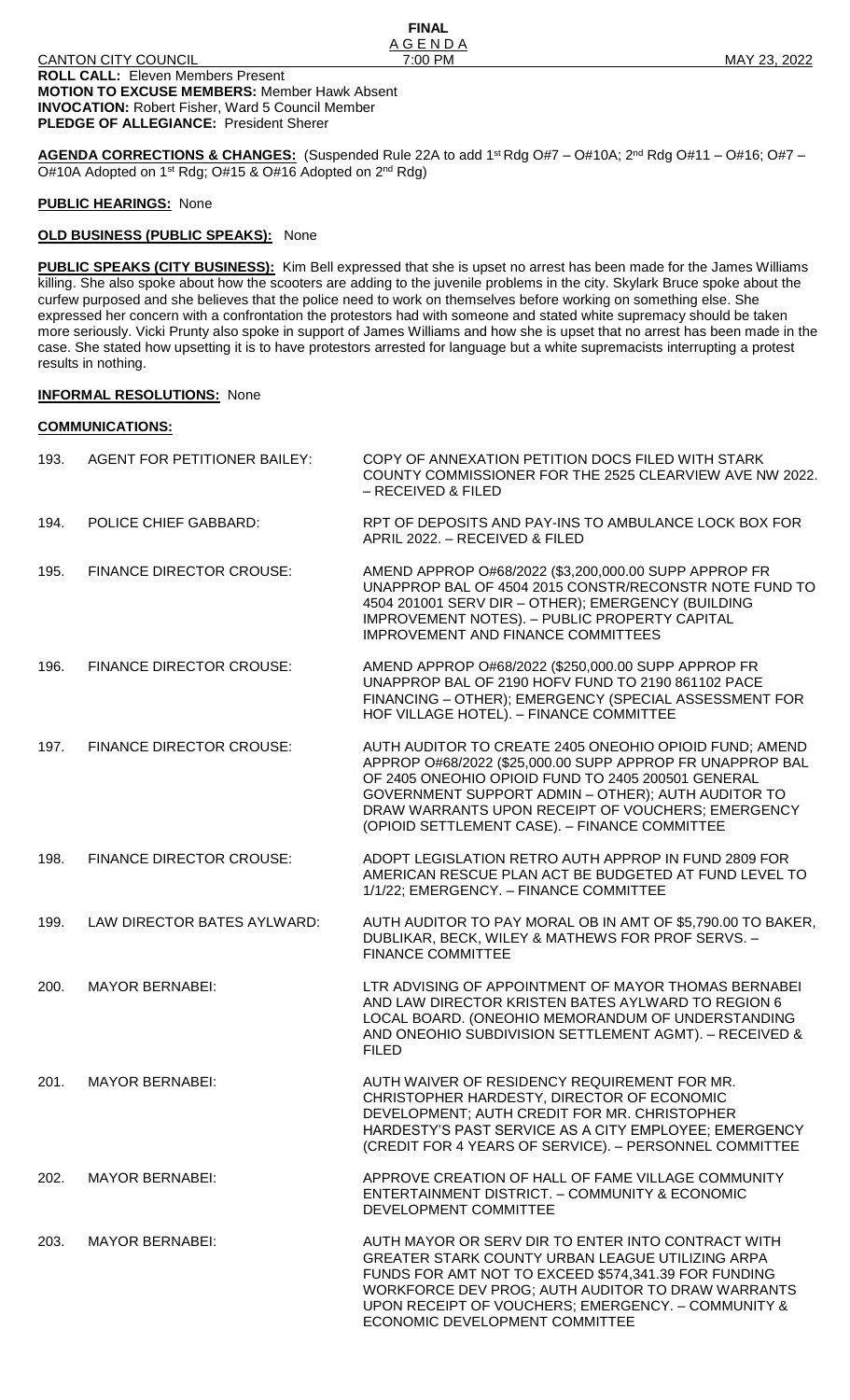# **COMMUNICATIONS CONTINUED**:

- 204. SAFETY DIRECTOR PERRY: LTR ADVISING THAT FIRE DEPT AND BLDG CODE WILL USE COMPLIANCE ENGINE FOR INSPECTIONS FOR BUSINESSES IN CITY OF CANTON. – RECEIVED & FILED
- 205. SERVICE DIRECTOR HIGHMAN: AUTH MAYOR AND/OR SERV DIR TO ENTER INTO DIR'S FINAL FINDINGS AND ORDERS AGMT WITH OHIO ENIVRONMENTAL PROTECTION AGENCY FOR ISSUES PERTAINING TO MEMBRANE PROJ AT WATER RECLAMATION FACILITY; AUTH MAYOR AND/OR SERV DIR TO ENTER INTO ANY OTHER AGMTS AND/OR TAKE ACTIONS NECESSARY TO COMPLY WITH DIR'S FINAL FINDINGS AND ORDERS; AUTH MAYOR AND/OR SERV DIR TO ENTER INTO CONTRACT WITH ENVIRONMENTAL DESIGN GROUP FOR DESIGN OF MIDDLE BRANCH NIMISHILLEN CREEK STORMWATER CONSTRUCTED WETLAND PROJ, GP 1349; AUTH MAYOR AND/OR SERV DIR TO ADVERTISE, RECEIVE BIDS, AWARD, AND ENTER INTO CONSTRUCTION CONTRACT FOR MIDDLE BRANCH NIMISHILLEN CREEK STORMWATER CONSTRUCTED WETLAND PRO, GP 1349; AMEND O#68/2022 (\$180,000.00 APPROP TRF FROM 5410 206006 COLLECTION SYSTEMS – OTHER TO 5410 206059 STORMWATER CONSTRUCTED WETLAND PROJ, GP 1349 – OTHER); AUTH AUDITOR TO DRAW WARRANTS UPON RECEIPT OF VOUCHERS; EMERGENCY. – ENVIRONMENTAL & PUBLIC UTILITIES AND FINANCE COMMITTEES
- 206. SERVICE DIRECTOR HIGHMAN: AUTH MAYOR AND/OR SERV DIR TO ENTER INTO CONTRACT WITH CT CONSULTANTS, INC. FOR CONSTRUCTION ADMINISTRATION AND INSPECTION SERVS FOR 36TH STREET NW STORM SEWER AND ROADWAY RECONSTRUCTION PRO, PHASE 2, GP 1270; AUTH AND DIRECTS AUDITOR TO PAY ALL MORAL OBS RELATED TO CONTRACT; AMEND O#68/2022 (\$83,600.00 APPROP TRF FR 4501 202001 ENGINEERING – ADMINISTRATION – OTHER TO 4501 202058 36TH ST NW STRM, RDWY, WTR, SWR – OTHER); AMEND O#68/2022 (\$15,500.00 APPROP TRF FR 5410 202010 ENGINEERING – DAILY OPERATIONS – OTHER TO 5410 202058 36TH ST NW STRM, RDWY, WTR, SWR – OTHER) – PUBLIC PROPERTY & CAPITAL IMPROVEMENT AND FINANCE COMMITTEES
- 207. TREASURER PEREZ: RPT OF PARKING METER REVENUE FOR APRIL 2022. RECEIVED & FILED
- 208. TREASURER PEREZ: RPTS OF BANK REC AND OUTSTANDING INVESTMENTS AS OF 4/29/22. – RECEIVED & FILED
- 209. MAYOR BERNABEI: AMEND SEC 503.02 (CURFEW FOR ALL MINORS 17 & UNDER TO 11:00 PM). – JUDICIARY COMMITTEE

# **ORDINANCES & FORMAL RESOLUTIONS FOR FIRST READING:**

- $1^{ST}$  RDG 1. AMENDING APPROP O#68/2022; EMERGENCY (\$16,800.00 SUPP APPROP FR UNAPPROP BAL OF 2794 PROJ SAFE NEIGHBORHOOD GRANT FUND TO 2794 102001 POLICE ADMIN – ADV OUT) (RETURN OF ADVANCED MONEY TO GENERAL FUND). Referred to Finance Committee
- $1^{\text{ST}}$  RDG 2. AMENDING APPROP O#68/2022; EMERGENCY (\$58,756.00 SUPP APPROP FR UNAPPROP BAL OF 2793 US DEPT JUST/BUREAU ASST FUND TO 2793 102001 POLICE ADMIN – ADV OUT) (RETURN OF ADVANCED MONEY TO GENERAL FUND). Referred to Finance Committee
- $1^{ST}$  RDG 3. AUTH MAYOR OR SERV DIR TO ENTER INTO AN ENTERPRISE ZONE AGMT WITH B&T ASSOCIATES, LLC AND TERYDON INCORPORATED TO PROVIDE A REAL PROP TAX EXEMPTION; AUTH AUDITOR TO MAKE PAYMENTS TO CANTON CITY SCHOOL BOARD OF EDUCATION AS REQUIRED TO BE PAID PURSUANT TO SECTION 5709.82 (C) OF REVISED CODE; EMERGENCY (PURCH OF AEP BILLING CTR @ 420 4TH ST SW Referred to Community & Economic Development Committee
- $1<sup>ST</sup> RDG 4.$ AUTH PARKS AND REC DIR IN CONJUNCTION WITH MAYOR OR SERV DIR TO ADVERTISE, RECEIVE BIDS, AWARD, AND ENTER INTO CONTRACTS NECESSARY FOR WILLIG FIELD UPGRADES PROJ; ALTERNATIVELY ENTER INTO ALL CONTRACTS NECESSARY PURSUANT TO ANY PROCUREMENT PROCESS AUTH BY LAW; AUTH AUDITOR TO PAY ALL MORAL OBS FOR CONTRACT CHANGE ORDERS OTHERWISE APPROVED BY BOARD CONTROL; EMERGENCY Referred to Parks & Recreation and Finance Committees
- $1<sup>ST</sup> RDG 5.$ AUTH MAYOR OR SERV DIR TO ADVERTISE, RECEIVE BIDS, AWARD, AND ENTER INTO ALL CONTRACTS NECESSARY FOR PURCH OF ONE (1) FULL SIZE CARGO VAN, ONE (1) 4X4 HEAVY DUTY CHASSIS CAB, ONE (1) HEAVY DUTY CARGO BOX, AND ONE (1) 4X4 SUV; ALTERNATIVELY PURCH SAID ITEMS PURSUANT TO ANY PROCUREMENT PROCESS AUTH BY LAW; EMERGENCY (WATER DEPT) Referred to Public Property and Capital Improvement Committee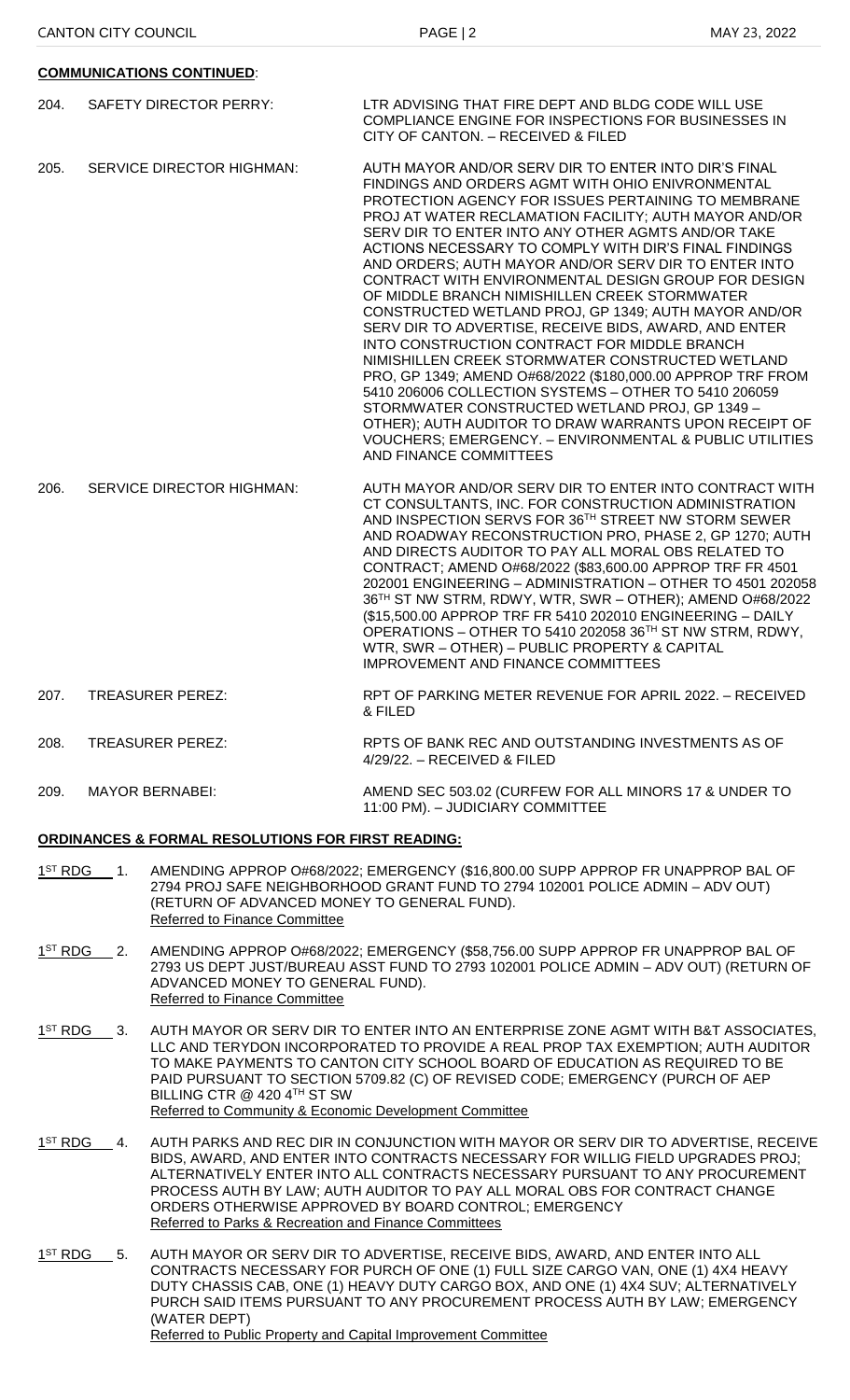#### **ORDINANCES & FORMAL RESOLUTIONS FOR FIRST READING CONTINUED:**

 $1<sup>ST</sup> RDG$  6. AMENDING APPROP O#68/2022; EMERGENCY (\$150,000.00 SUPP APPROP FR UNAPPROP BAL OF 5201 WATER FUND TO 5201 207022 – WATER DISTRIBUTION FUND – OTHER) (WATER PORTION OF HURSH PL NW ROADWAY AND WATER PROJ). Referred to Finance Committee

#### *(COUNCIL RECESSED AT 7:28 PM FOR THE JUDICIARY, COMMUNITY AND ECONOMIC DEVELOPMENT, FINANCE, ENVIRONMENTAL & PUBLIC UTILITIES, AND PERSONNEL COMMITTEES TO DISCUSS O#7 – O#10A; RECONVENED AT 8:02 PM)*

**115/2022** 7. CREATE A SENIOR SIDEWALK REPLACEMENT PROG; AUTH SERV DIR TO ESTABLISH REGULATIONS AND PROCEDURES TO ENTER INTO AGMTS; AUTH MAYOR OR SERV DIR TO ENTER INTO CONTRACTS TO IMPLEMENT PROG; AUTH \$300,000.00 OF ARPA MONEY TO BE DEDICATED TO PROG; EMERGENCY Referred to Community & Economic Development Committee

**116/2022** 8. AUTH APPROP APPOINTING AUTHORITY DURING CAL YR 2022 TO SELL OWNED PERSONAL PROP WHICH IS NOT NEEDED FOR PUBLIC USE, OR IS OBSOLETE OR UNFIT FOR USE FOR WHICH IT

WAS ACQUIRED, BY INTERNET AUCTION PURSUANT TO ORC 721.15 (D); EMERGENCY Referred to Finance Committee

**117/2022** 9. AUTH MAYOR AND/OR SERV DIR TO: ENTER INTO DIR'S FINAL FINDINGS AND ORDERS AGMT WITH OHIO ENVIRONMENTAL PROTECTION AGENCY FOR ISSUES PERTAINING TO MEMBRANE PROJ AT WATER RECLAMATION FACILITY; ENTER INTO AGMTS AND/OR TAKE ACTIONS TO COMPLY WITH DIR'S FINAL FINDINGS AND ORDERS; ENTER INTO CONTRACT WITH ENVIRONMENTAL DESIGN GROUP FOR DESIGN OF MIDDLE BRANCH NIMISHILLEN CREEK STORMWATER CONSTRUCTED WETLAND PROJ; AMEND O#68/2022; EMERGENCY (\$180,000.00 APPROP TRF FROM 5410 206006 COLLECTION SYSTEMS – OTHER TO 5410 206059 STORMWATER CONSTRUCTED WETLAND PROJ, GP 1349 – OTHER) Referred to Environmental & Public Utilities and Finance Committees

- **118/2022** 10. WAIVE REQUIREMENT OF CITY RESIDENCY CONTAINED IN O#100/2011 AND AUTH CREDIT FOR MR. CHRISTOPHER J. HARDESTY'S FOUR (4) YEARS OF SERVICE; EMERGENCY Referred to Personnel Committee
- **119/2022** 10A. AMEND SEC 503.02, CURFEW FOR MINORS CHAPTER 503 OF GENERAL OFFENSES CODE. Referred to Judiciary Committee

#### **ORDINANCES & FORMAL RESOLUTIONS FOR SECOND READING: (SUSPENDED RULE 22A TO ADD O#11 - O#16; O#15 & O#16 ADOPTED )**

- $2<sup>ND</sup>$  RDG \_11. AMEND APPROP O#68/2022; EMERGENCY (\$88,863.64 SUPP APPROP FR UNAPPROP BAL OF 2819 2019 ASSISTANCE TO FIREFIGHTERS GRANT FUND TO 2819 103001 FIRE ADMIN – OTHER; \$88,863.64 INTER-FUND ADV REPAYMENT FROM 2819 103001 FIRE ADMIN – ADVANCE OUT TO 1001 103001 FIRE ADMIN – ADVANCE IN) (REIMBURSE GEN FUND FOR PURCH OF EXHAUST SYSTEMS) (FIN)
- 2 ND RDG 12. AMEND APPROP O#68/2022; EMERGENCY (\$218,000.00 SUPP APPROP FR UNAPPROP BAL OF 2185 URBAN TIF FUND TO 2185 871001 HISTORIC ONESTO TIF – OTHER - \$8,000.00, TO 2185 871002 INNOVATION DISTRICT TIF – OTHER - \$25,000.00 AND TO 2185 871003 BROADVIEW DEVELOPMENT TIF – OTHER - \$185,000.00) (FIRST HALF TIF PAYMENTS FOR 2022) (FIN)

<u>2<sup>ND</sup> RDG \_\_</u> 13. APPROVE AND ACCEPT REPLAT OF PART OF LOTS 10447 AND 10448; EMERGENCY (HABITAT FOR HUMANITY, 1700 BLK 17<sup>TH</sup> ST NE) (PS&T)

- 2<sup>ND</sup> RDG \_\_ 14. AUTH AND CONSENT TO SYSTEMATIC SIGN UPGRADES INCLUDING RT SHIELDS AND MILE MARKERS ON SR 43 FR 17TH ST N TO NORTH CORP LIMIT (55TH ST) AND FR US 30 (EXPRESSWAY) TO S CORP LIMIT (WAYNESBURG DR), ON SR 687 (FULTON AVE) FR W CORP LIMIT (CLEARVIEW AVE) TO MALONE PARKWAY (US 62) AND ON SR 80 FR S CORP LIMIT TO I-77; EMERGENCY (D04 SIGN FY2023 (SYSTEMATIC) PID 110489) (PS&T)
- **120/2022** 15. AUTH CANTON MUNICIPAL COURT TO ENTER INTO CHANGE ORDER #1 WITH PROTECH SECURITY IN AMT NOT TO EXCEED \$15,690.00; AUTH AUDITOR TO PAY ALL MORAL OBS RELATED TO THIS CHANGE ORDER; EMERGENCY (SECURITY/ACCESS CONTROL EXPANSION) (FIN)
- **121/2022** 16. AUTH MAYOR OR SERV DIR TO ENTER INTO GRANT AGMT WITH COMMUNITY BUILDING PARTNERSHIP OF STARK COUNTY, INC. IN AMT NOT TO EXCEED \$200,000.00 UTILIZING ISSUE 13 COMPREHENSIVE PLAN NEIGHBORHOOD FUNDS; EMERGENCY (C&ED)

# **ORDINANCES & FORMAL RESOLUTIONS FOR THIRD/FINAL READING & VOTE:**

- **122/2022** 17. AUTH LAW DIR TO DISTRIBUTE FREE OF CHARGE TO PUBLIC OFFICIALS AND PUBLIC INSTITUTIONS COPIES OF 2021-2022 SUPP TO CANTON COD ORD; AFFIX PRICE FOR SALE OF SAME; EMERGENCY
- **123/2022** 18. AUTH EDITING AND INCLUSION OF CERTAIN ORD AS PARTS OF VARIOUS COMPONENT CODES OF COD ORD OF CANTON; EMERGENCY